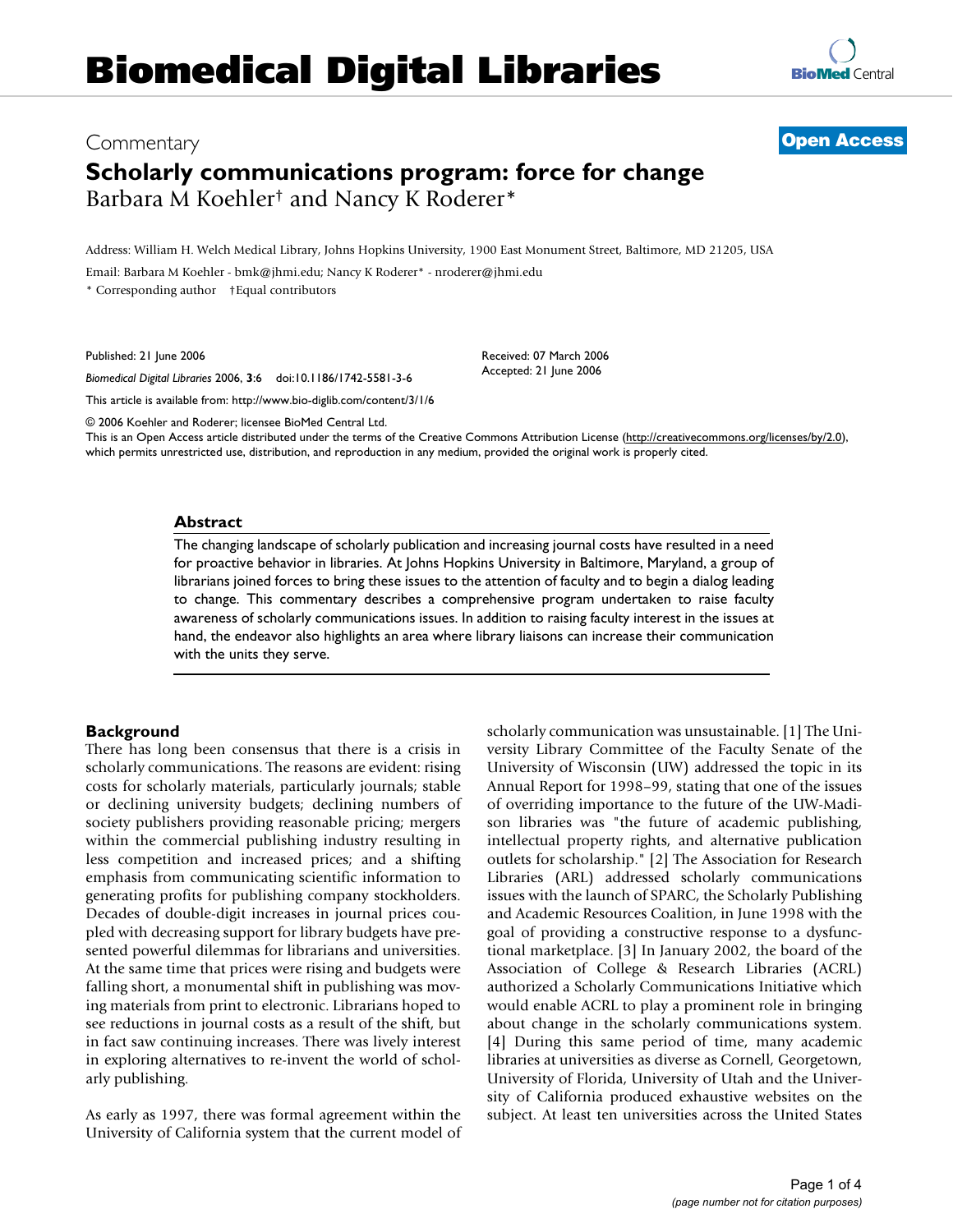have publicly affirmed their support for change in campus-wide resolutions. [5]

The issues began to coalesce into a coherent narrative at Johns Hopkins University with the arrival of James G. Neal as Sheridan Director of the Milton S. Eisenhower Library in the fall of 1995. Founded in 1876 in Baltimore, Maryland, the Johns Hopkins University was the first research university in the United States. Its aim is not only to advance students' knowledge, but also to advance human knowledge generally, through discovery and scholarship. The university's emphasis on both learning and research – and on how each complements the other – revolutionized U.S. higher education. Today, Johns Hopkins has campuses throughout the world – China, Italy and Singapore, among many others. It remains a world leader in teaching, patient care and discovery. The Milton S. Eisenhower Library on the Homewood campus houses the major university collections of over 2 million volumes and over 9000 subscriptions to current journals. The Welch Medical Library on the East Baltimore medical campus serves the schools of medicine, public health, and nursing as well as the Johns Hopkins Hospital. Its services and collections are largely electronic with subscriptions to nearly 6000 e-journals, e-books and databases.

Jim Neal had been actively involved in scholarly publishing and copyright issues for much of his career. During his years at Hopkins, he worked to educate his own faculty about the issues, regularly briefing his management team and using the Faculty Advisory Committee for the Libraries to expand on issues he felt were critical. Neal's early and intense involvement in scholarly communications issues led to a heightened awareness among Hopkins librarians. Library staff began to read widely on the subject, discovering what their own professional associations were doing as well as noticing brochures and websites created by concerned groups such as Creative Commons. Librarians were good at aggregating a lot of data, but how could they share it with the people who needed to know, Hopkins faculty?

# **Discussion**

The first conversations at the Welch Library took place in 2001. Led by Welch Library director, Nancy Roderer, a forum was held under the auspices of the Hopkins Libraries to raise awareness of scholarly communications issues. A keynote address by David E. Schulenberger, provost of the University of Kansas, was followed by addresses from Jim Neal, by then President of Information Services and University Librarian at Columbia University, and three Hopkins faculty. [6] Ms. Roderer subsequently convened a monthly meeting of a Scholarly Communications Group (SCG) composed of interested librarians from all of the Hopkins libraries. The SCG operates under the aegis

of the University Library Committee chaired by the Dean of University Libraries and Director of the Sheridan Libraries, Winston Tabb. Tabb himself has been an ardent supporter of scholarly communications initiatives, speaking publicly on the issues on a regular basis. The SCG's goal was to capitalize on the emerging interest fueled by the symposium to educate faculty about the issues and to encourage appropriate actions. Everyone agreed that the approach must be practical – actions that interested parties could implement easily.

## *First steps*

Many universities already had scholarly communications websites devoted to issues and actions, among them University of California, Cornell, Massachusetts Institute of Technology, University of Washington, and North Carolina State University. With the help of the Welch Library's Advanced Technologies and Information Systems group, the Hopkins SCG completed the design of its website http://openaccess.jhmi.edu. The primary function of the site is to promote awareness of issues, initiatives, and practices while offering an interactive space for users' responses. Issues are clearly spelled out on the site followed by a call to action. One of the most ambitious sections of the site, the Author's Tool, provides a list of electronic journals linked to a wealth of information about each such as the publisher, the impact factor, publishing instructions, Hopkins' usage statistics, etc. An interactive section allows authors who have published in particular journals to comment on their own experiences, good or bad, and alert their colleagues to certain publishers' practices. Users can find a wealth of information on the site under headings such as Organizations and Institutions, New Publishing Models, and Readings. A News and Events column summarizes current articles on relevant subjects. The site is visited by users both within and outside of Hopkins.

Building on the usefulness of the website, the group turned its attention to letting people know of its existence through a brochure about it. Both the Welch Library on the medical campus and the Eisenhower Library on the main campus have strong outreach or liaison programs. These programs respond to the distributed and complex environments of campuses where library users employ technology in their homes and offices and do not visit the library buildings. Liaisons are assigned to various departments and regularly ask them how they are using information and what they need from libraries to enhance their search for and use of information. Through outreach endeavors – classes, orientations, desk encounters – the scholarly communications brochures were made available to faculty, staff and students. When liaisons meet with their assigned departments, they also mention the scholarly communications initiatives, handing out brochures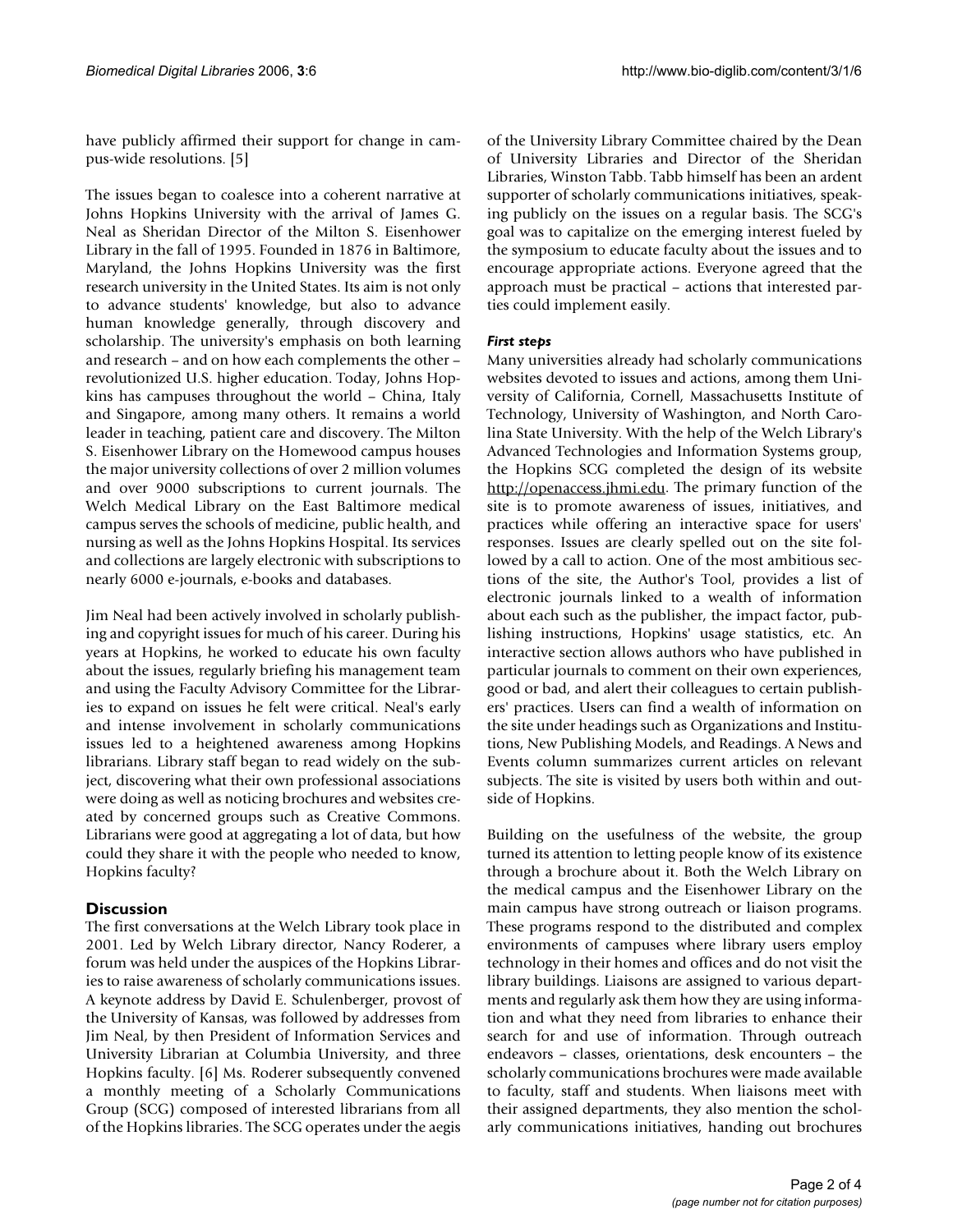and answering questions. These meetings provide another opportunity to market concerns about the changing world of publishing.

Staff believed they could engage authors in a useful dialog about scholarly communications if they could identify the right people. In 2004, driven by an upcoming negotiation with Elsevier, one of the largest commercial publishers of scientific, technical and medical material, the SCG built a database of Hopkins Elsevier authors which was used to contact some of these key players – prolific authors, influential faculty and important journal editors – explaining the issues, and asking for their support in negotiating with Elsevier for the option of choosing the titles we wanted, not a "big deal" package of all the titles available in certain subject areas. Faculty agreed to support this.

### *Engaging the faculty*

In an effort to reach busy Hopkins faculty preoccupied with their own research, the SCG took the advice of the Welch Library Advisory Committee who urged them to take the case directly to individual departments. The Advisory Committee suggested a slide show and talk that would prompt interest and discussion in a congenial group setting. Other universities had held similar meetings with small groups of faculty, among them the University of California (UC) who had held scholarly communications faculty seminars in fall 2003. Originating in the Academic Council, the seminars were developed to explore issues between UC faculty, university librarians, and systemwide committees involved with scholarly communications. [7] On the main Hopkins campus, director Winston Tabb delivered the talks; on the medical campus, SCG member Barbara Koehler developed and presented a slide show and talk. The appropriate liaison accompanied the speaker to each faculty meeting, answered any questions that arose and handled follow-up questions. Thus, the faculty heard and saw what was going on in the world of scholarly publishing, and the session would have the additional benefit of raising the profile of the assigned liaison. Nine slides led the audience from issues of costs and markets, crises and threats, to an action plan centered on what the library is doing and what the faculty can do to address the critical issues. Most departments readily agreed to a 10 to 20 minute presentation and often peppered staff with questions about scholarly issues as well as about other library concerns. By February 2006, more than 30 talks had been presented, and the plan is to continue these presentations until all departments have heard the message.

What has piqued the interest of listeners? They are, of course, interested in their careers and in publishing in prestigious journals, so they often comment on the issue of selecting open access or author-friendly journals whose titles might be less prestigious. They frequently ask about retaining their own copyrights – exactly how to do it or what language to use. They are appalled to find out that often they have to get permission, or worse, pay, to use their own work. They are surprised to find that the library often has to pay to put their work on electronic reserve for a class. If they are members of a society, they may express dismay at the open access movement because of their concern for the economic underpinnings of society publishing. Often people are surprised at the subscription prices for certain journals. Some departments are energized by the talks and ask specifically what they can do to help. People ask about the impact of new open access journals: are they being read and cited? Some faculty openly express fear of any change in the current system of journal publishing, concerned that change might lead to the destruction of a system that, in their view, has worked well for many years.

The departmental talks made it easy for us to communicate information about the National Institutes of Health (NIH) open access effort and make our support known to faculty. In May 2005, the NIH requested that federallyfunded research articles be made available to the public via deposit in PubMed Central within 12 months of publication. The initiative was of interest though many faculty feared its impact or were confused about making submissions. We talked about the issues with them and also included information about the NIH plan on our website. Eventually, we met with the research deans for three Hopkins schools, presenting them with text we had drafted on the NIH proposal and asking them to include it on their own research sites, which they agreed to do.

Have the talks made a difference? Increasing calls to the library relating to issues introduced in our talks tell us that we have succeeded in raising awareness. Additionally, members of the SCG have been invited to participate in focus groups for several publishers – the National Academy of Sciences, the American Society of Hematology, the Federation of American Societies for Experimental Biology, and the Society for Plant Biologists – an indication that issues raised within Hopkins and other universities are beginning to have a wider impact in the publishing world. A recent survey from the Centre for Information Behaviour and the Evaluation of Research reports that there has been a rise in the number of authors who know something about open access (OA) and a decrease in the number who know nothing at all. Over the same year, the number of authors publishing in OA journals has grown. [8] These figures seem to indicate that overall awareness is growing, and we believe we are contributing to that.

With scholarly communications talks underway, members of the SCG decided to capitalize on the interest gen